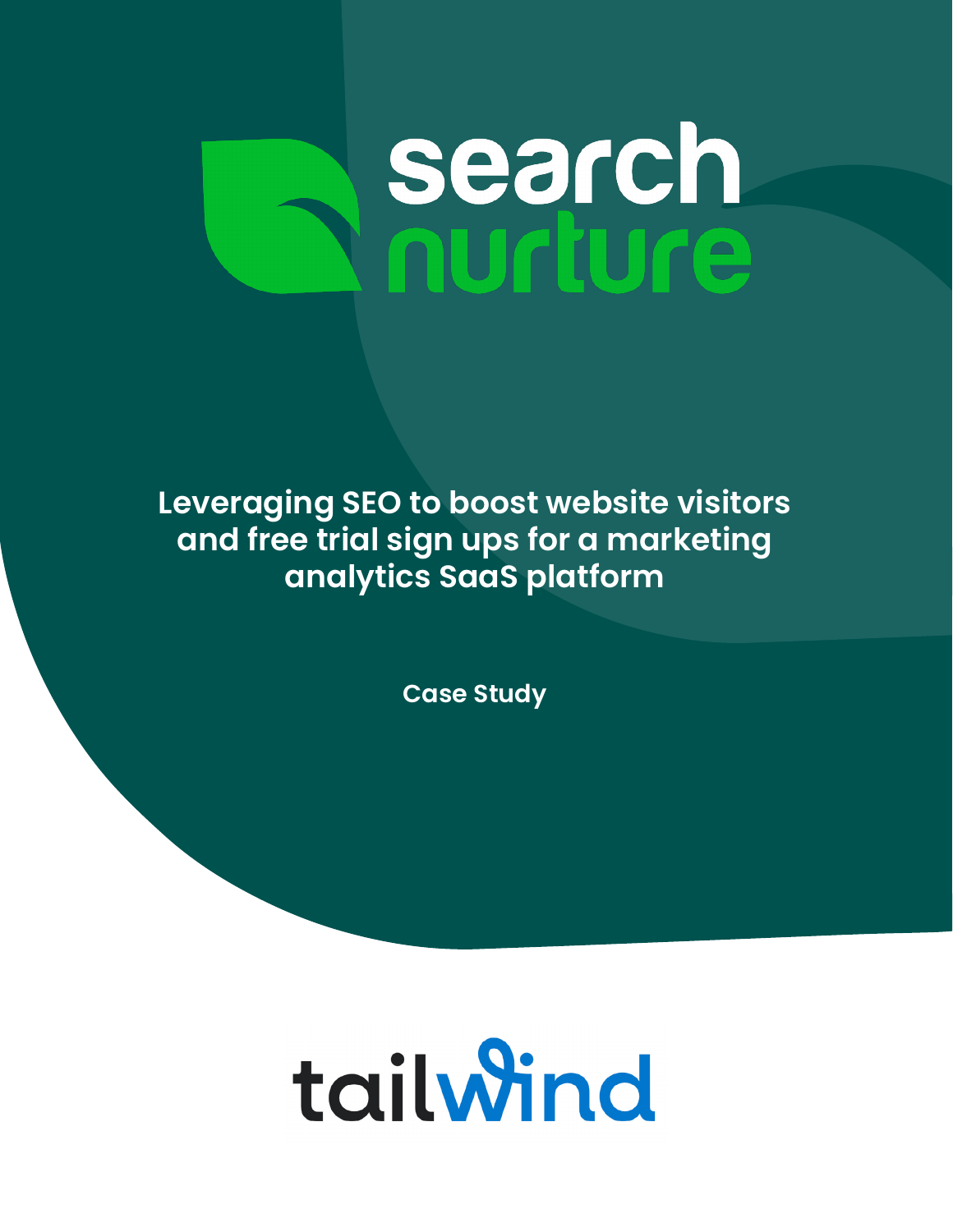# tailwind



**Industry** Tech

#### **Location** USA

### **Summary**

Tailwind is a SaaS and analytics platform that helps individuals and businesses automate their marketing effectively. Opeating in an extremely competitive market, they came to us looking to ran for difficult social media design template keywords and increase their free trial sign ups ovr their competitors. By using SEO and building important template sections, in less than 5 months we helped them to achieve:

#### **Results**



**37 conversions and rising**

**Higher ranking pages and greater domain authority**

## **The Client Tailwind**

Tailwind is a Pinterest & Instagram Scheduler and Analytics Tool. Their platform helps to automate the most difficult parts of social media marketing to help businesses grow smarter and faster.

With their mission to make world class marketing easy for everyone, their platform is trusted by 500,000 of the world's leading brands and 400 of the world's top agencies.

## **Objectives & Challenges**

Operating in the extremely competitive market of social media marketing, Tailwind's key goal for their SaaS platform is to turn free trial sign ups into paying monthly customers.

When we began working together in March 2021, we devised a plan to drive traffic away from their competitors to Tailwind and help generate these important conversions through SEO.

With lots of competitive and high-difficulty keywords, the trick was to find the right content angle for Tailwind according to their market position and reach, and scale up from there.